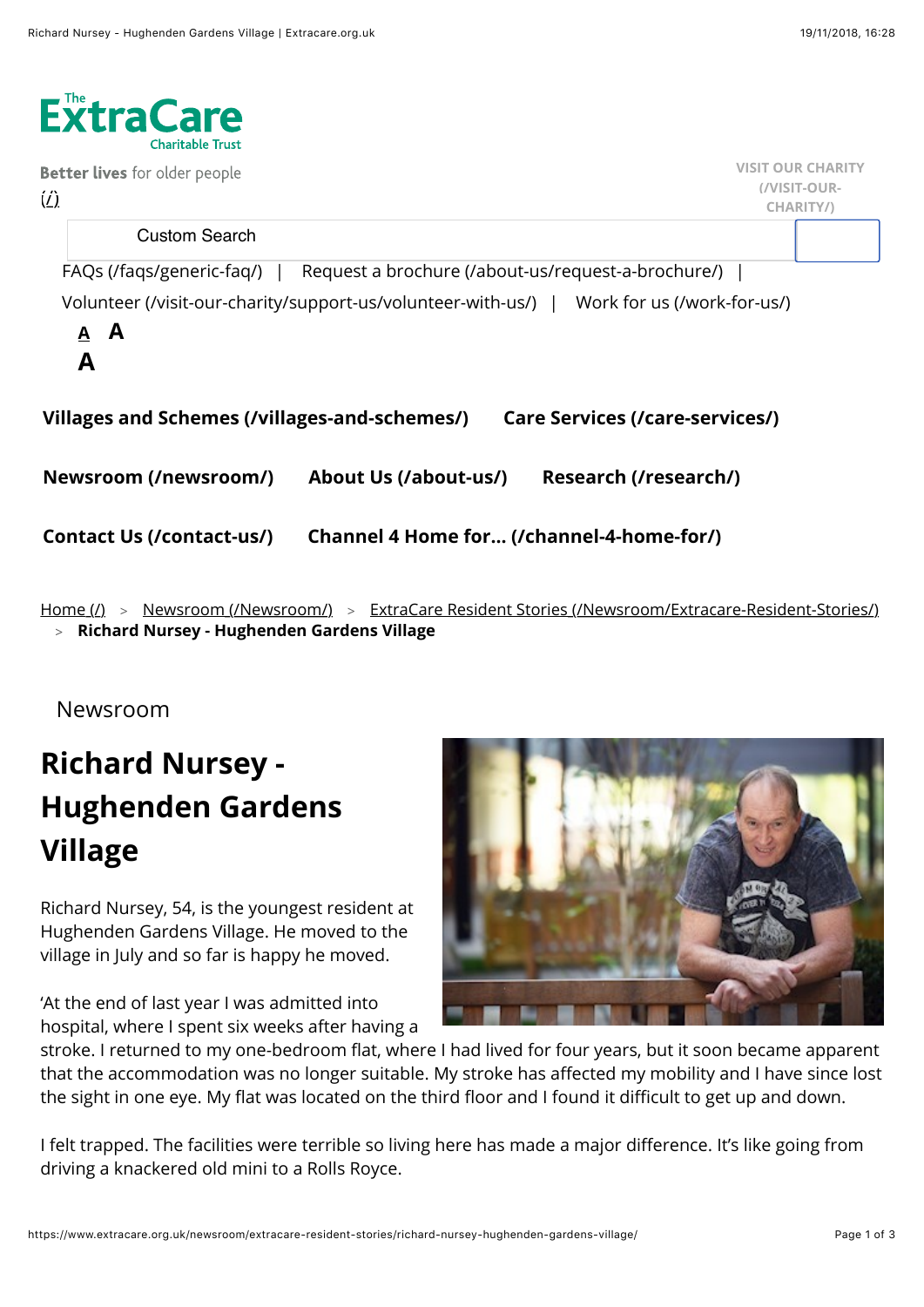I am local to High Wycombe and have lived here all of my life apart from one year, eighteen years ago, when I moved to Lanzarote to DJ and repair cars. I was a motor mechanic and freelance MOT tester. I miss it terribly.

It was my sister who found out about ExtraCare while I was in hospital. She is an absolute diamond. She now visits me regularly and we are both very impressed with the village.

It's very good. The whole thing! I particularly like how spacious everything is while all the amenities are to hand.

I have already met quite a few people. People just come up and chat to you, it's really relaxed.

Following my stay in hospital I have some care needs which ExtraCare have accommodated for. I give them ten out for ten for care. No ifs, no buts, they are absolutely spot on. They're there for you and you can trust them to do what is best for you straight-away.

I have not yet got involved in the activities on offer but I attend a local stroke club and have recommended the village to the other group members. I have even offered to show them around. I would recommend it hands down.'

[Reports and Policies \(/about-us/reports-and-policies/\)](https://www.extracare.org.uk/about-us/reports-and-policies/) [Terms and Conditions \(/terms-conditions/\)](https://www.extracare.org.uk/terms-conditions/) [Privacy Policy \(/privacy-policy/\)](https://www.extracare.org.uk/privacy-policy/) [Site map \(/site-map/\)](https://www.extracare.org.uk/site-map/) Head Offi[ce Map \(/contact-us/\)](https://www.extracare.org.uk/contact-us/) [Cookie policy \(/cookie-policy/\)](https://www.extracare.org.uk/cookie-policy/)

[Milton Keynes - Shenley Wood \(/villages-and-schemes/retirement-villages/shenley-wood-village/\)](https://www.extracare.org.uk/villages-and-schemes/retirement-villages/shenley-wood-village/) [Milton Keynes - Lovat Fields \(/villages-and-schemes/retirement-villages/lovat-](https://www.extracare.org.uk/villages-and-schemes/retirement-villages/lovat-fields-village/)fields-village/) [Coventry - Earlsdon Park Village \(/villages-and-schemes/retirement-villages/earlsdon-park-village/\)](https://www.extracare.org.uk/villages-and-schemes/retirement-villages/earlsdon-park-village/) [Birmingham - Pannel Croft \(/villages-and-schemes/retirement-villages/pannel-croft-village/\)](https://www.extracare.org.uk/villages-and-schemes/retirement-villages/pannel-croft-village/) [Birmingham - Bournville Gardens \(/villages-and-schemes/retirement-villages/bournville-gardens/\)](https://www.extracare.org.uk/villages-and-schemes/retirement-villages/bournville-gardens/) [Birmingham - Hagley Road \(/villages-and-schemes/retirement-villages/hagley-road-village/\)](https://www.extracare.org.uk/villages-and-schemes/retirement-villages/hagley-road-village/) [Birmingham - New Oscott \(/villages-and-schemes/retirement-villages/new-oscott-village/\)](https://www.extracare.org.uk/villages-and-schemes/retirement-villages/new-oscott-village/)

[Alternative to Care \(/care-services/\)](https://www.extracare.org.uk/care-services/) [Home \(/\)](https://www.extracare.org.uk/) [Retirement villages \(/villages-and-schemes/retirement-villages/\)](https://www.extracare.org.uk/villages-and-schemes/retirement-villages/) [Assisted living \(/care-services/our-well-being-service/\)](https://www.extracare.org.uk/care-services/our-well-being-service/) [Residential care \(/care-services/\)](https://www.extracare.org.uk/care-services/)

 [\(https://twitter.com/ExtraCareOrgUk\)](https://twitter.com/ExtraCareOrgUk)

 [\(https://www.facebook.com/pages/The-ExtraCare-Charitable-Trust/148232622332\)](https://www.facebook.com/pages/The-ExtraCare-Charitable-Trust/148232622332)